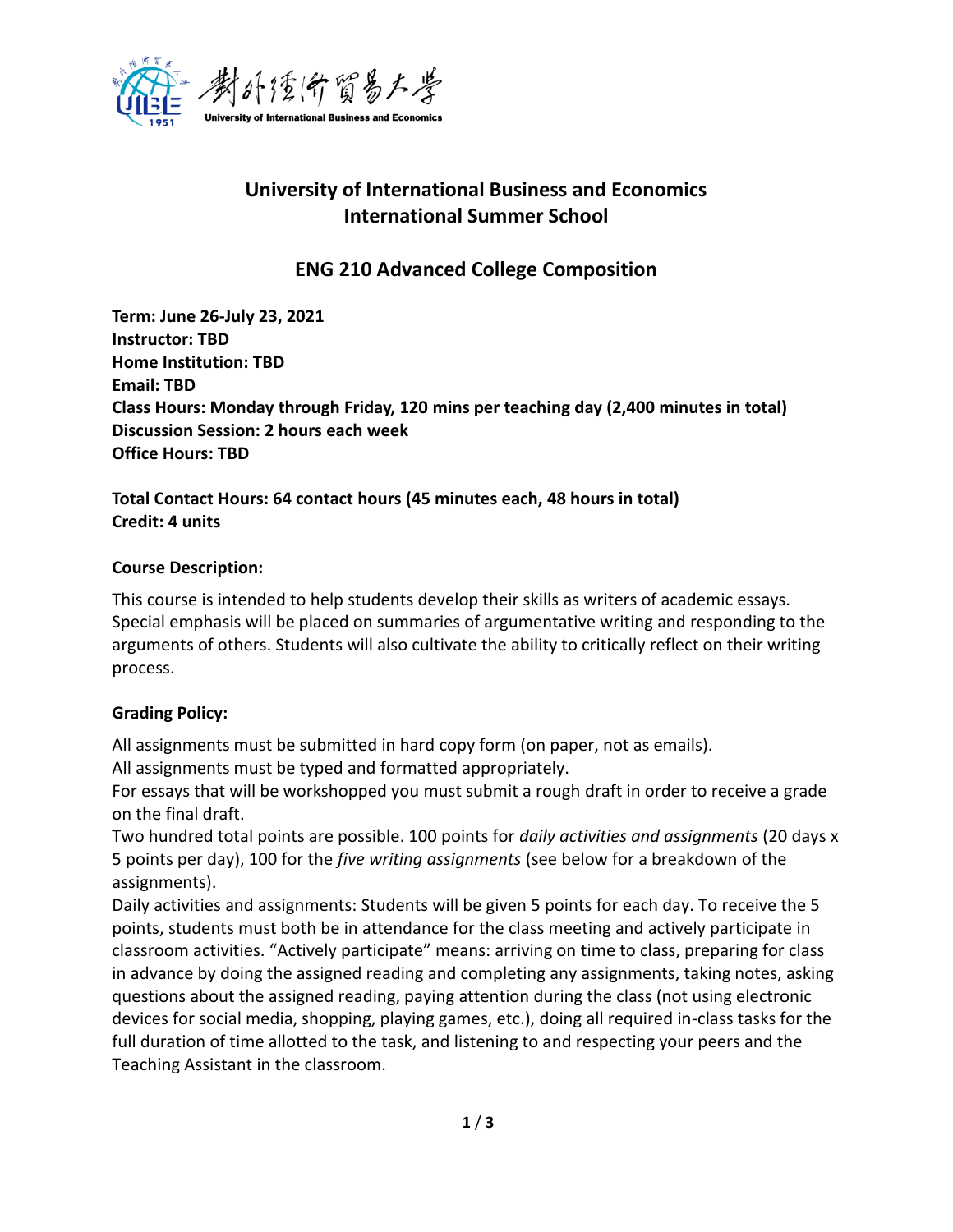

*Five writing assignments:* Descriptive Essay: 20 points Summary of Research Essay 1: 20 points Summary of Research Essay 2: 20 points Response Essay: 20 points Synthesis Essay: 20 points

# **Required Assignments**:

Course requirements include 5 formal essays, and daily informal writing in and out of the classroom. To earn a passing grade in this course, you must meet the following requirements: complete all 5 formal assignments; write a total of a minimum 20 pages of formal writing; write at least two essays that are a minimum of 6 pages each and revised substantively based on feedback by peers and by the instructor. There will also be some presentations in class sometime. There will be no midterm or final exam in this class.

# **Grading Scale:**

| Assignments and examinations will be graded according to the following grade scale. |        |  |          |
|-------------------------------------------------------------------------------------|--------|--|----------|
|                                                                                     | 90-100 |  | 72-74    |
| А-                                                                                  | 85-89  |  | 68-71    |
| B+                                                                                  | 82-84  |  | 64-67    |
|                                                                                     | 78-81  |  | 60-63    |
| В-                                                                                  | 75-77  |  | below 60 |

Assignments and examinations will be graded according to the following grade scale:

Other Grading Notes: In accordance with UIBE policies, if you miss more than 6 classes you will receive a failing grade for the course.

#### **Course Schedule:**

#### **Week 1**

Day 1: Expectations, Syllabus, Policies, Plagiarism Day 2: Descriptive Writing *Description and Interpretation* Dunlop. "Culture Shock" (PDF) Parks. "A Different Kind of Forever: Remembering My Grandmother's Kitchen" McCuen-Metherell and Winkler. "Description" (PDF) Day 3 Descriptive Writing Descriptive Essay Rough Draft Due Day 4: Descriptive Writing Descriptive Essay Final Draft Due Day 5: Argument and Summarizing Arguments Day 6: Discussion hours